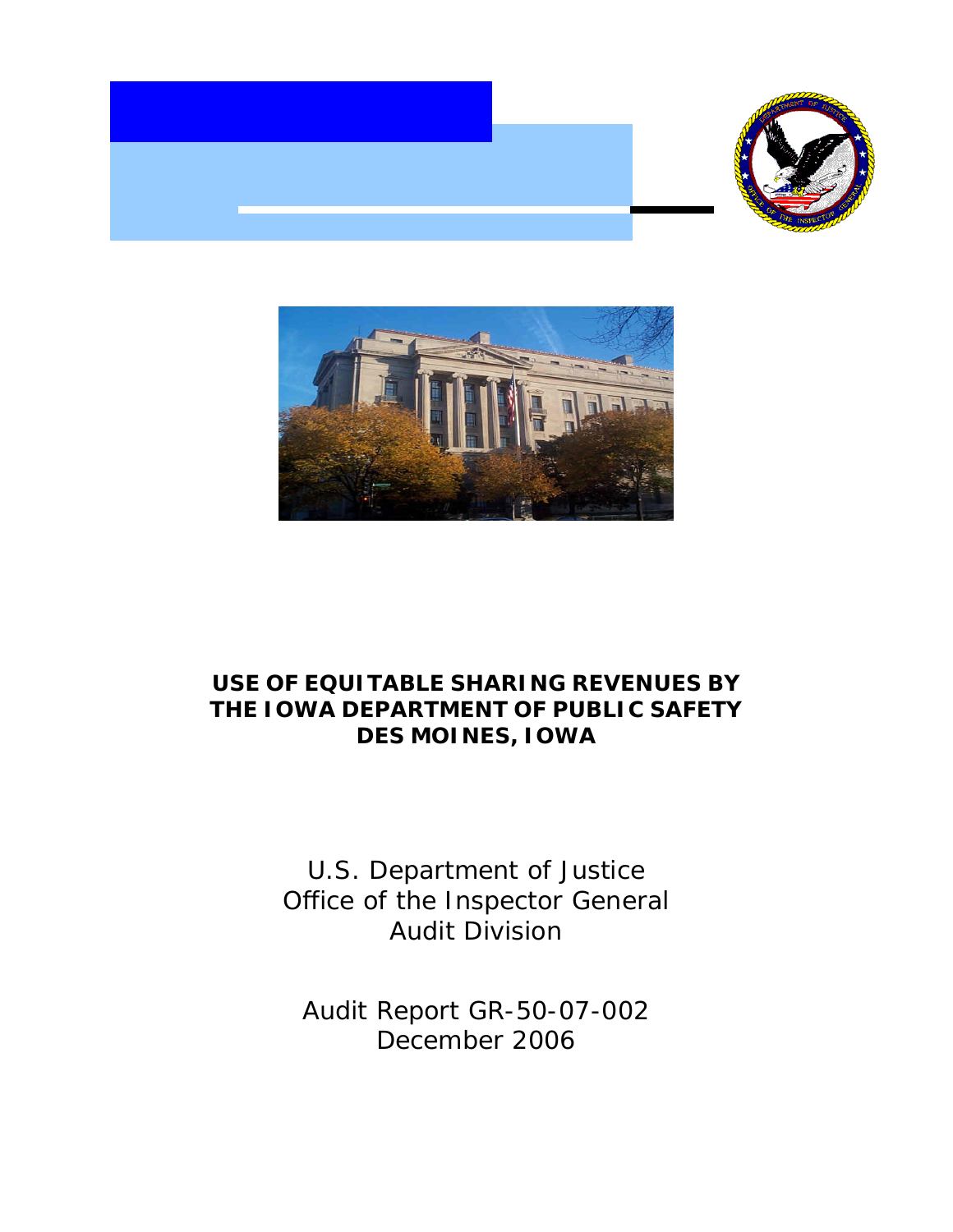# **USE OF EQUITABLE SHARING REVENUES BY THE IOWA DEPARMENT OF PUBLIC SAFETY**

# **EXECUTIVE SUMMARY**

The U.S. Department of Justice (DOJ), Office of the Inspector General, Audit Division, has completed an audit of the use of DOJ equitable sharing revenues by the Iowa Department of Public Safety (Iowa DPS). Equitable sharing revenues represent a share of the proceeds from the forfeiture of assets seized in the course of certain criminal investigations.<sup>1</sup> During the period of July 1, 2003, through June 30, 2005, the Iowa DPS was awarded DOJ equitable sharing revenues totaling \$2,917,926 and property valued at \$65,175 to support law enforcement operations.

The Iowa DPS generally complied with equitable sharing guidelines with respect to accounting for equitable sharing receipts, use of equitably shared property, interest earned on equitable sharing funds, and supplanting. However, we found weaknesses related to the Iowa DPS's Federal Annual Certification Reports, tracking and reconciliation of sharing requests, and the use of equitable sharing revenues. Overall, we identified \$589,970 in dollar-related findings, which is about 19 percent of total equitable sharing funds expended by the Iowa DPS during FYs 2004 and 2005. Our findings include:

- The Iowa DPS did not adequately track equitable sharing requests and receipts, and receipts were not deposited in a timely manner.
- We identified \$589,970 in questioned costs relating to equitable sharing funds, consisting of \$536,820 in unsupported expenditures and \$53,150 in unallowable costs.

The results of our work are discussed in greater detail in the Findings and Recommendations section of the report. The audit objectives, scope, and methodology appear in Appendix I.

 $\overline{a}$ 

<sup>&</sup>lt;sup>1</sup> The DOJ asset forfeiture program has three primary goals: (1) to punish and deter criminal activity by depriving criminals of property used or acquired through illegal activities; (2) to enhance cooperation among foreign, federal, state, and local law enforcement agencies through equitable sharing of assets recovered through this program; and, as a by-product, (3) to produce revenues to enhance forfeitures and strengthen law enforcement.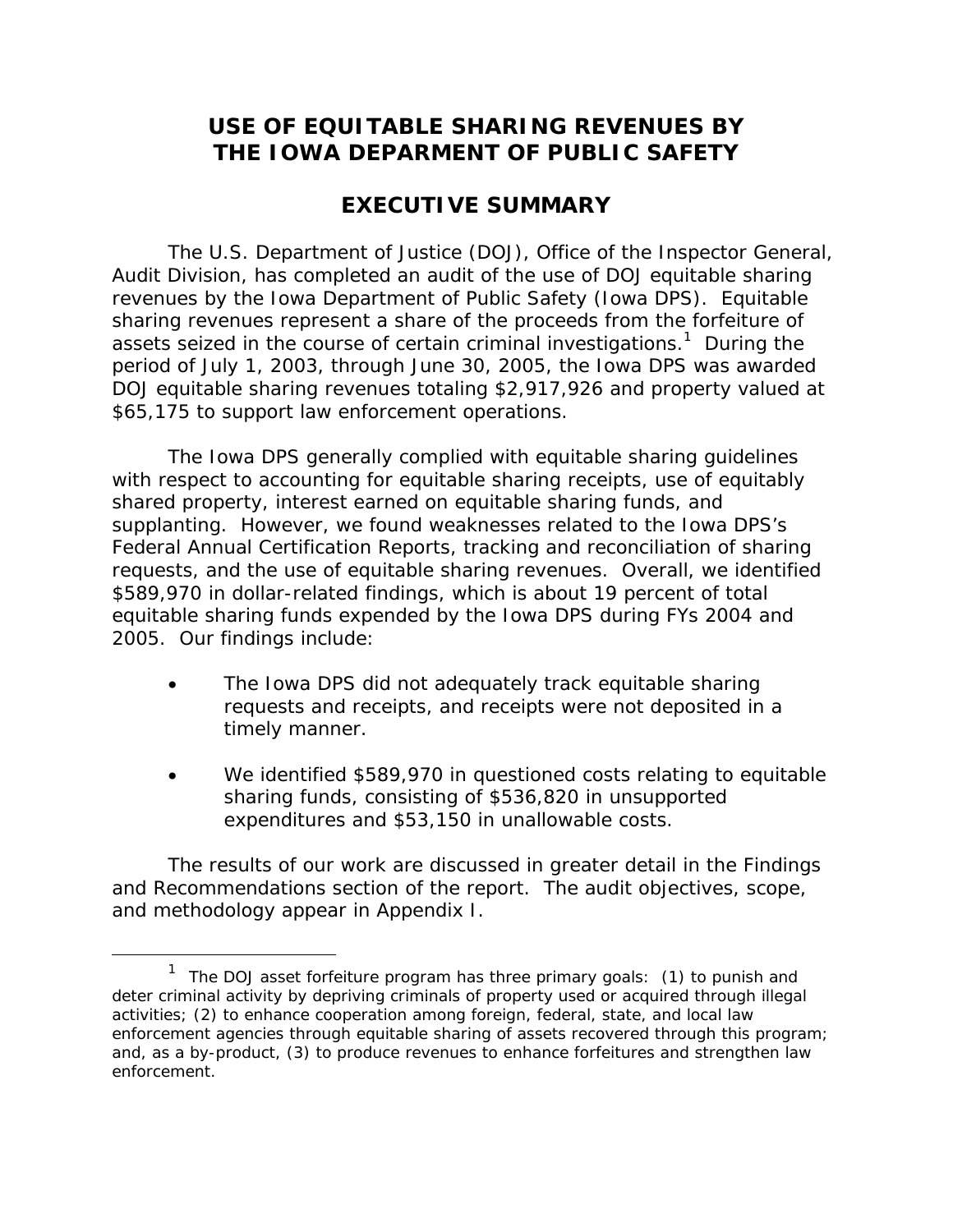# **TABLE OF CONTENTS**

| Page                                                           |
|----------------------------------------------------------------|
|                                                                |
|                                                                |
|                                                                |
| Federal Sharing Agreements and Annual Certification Reports  3 |
|                                                                |
|                                                                |
|                                                                |
|                                                                |
|                                                                |
|                                                                |
|                                                                |
| APPENDIX I - OBJECTIVES, SCOPE, AND METHODOLOGY 10             |
| APPENDIX II - SCHEDULE OF DOLLAR-RELATED FINDINGS  12          |
|                                                                |
| APPENDIX IV - U.S. DEPARTMENT OF JUSTICE RESPONSE  18          |
| APPENDIX V - OIG SUMMARY OF ACTIONS NECESSARY                  |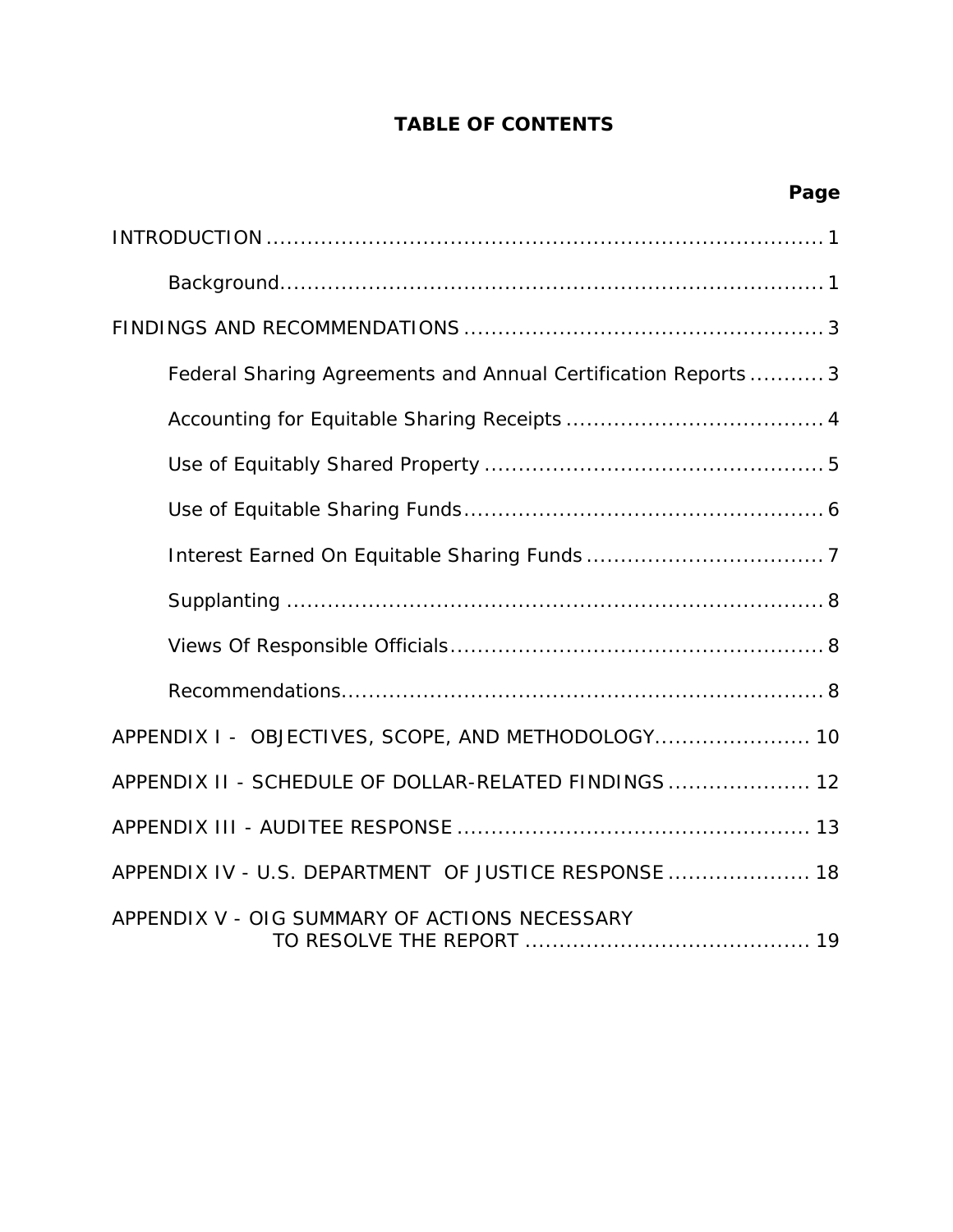## **INTRODUCTION**

The U.S. Department of Justice (DOJ), Office of the Inspector General, Audit Division, has completed an audit of the use of DOJ equitable sharing revenues by the Iowa Department of Public Safety (Iowa DPS). The audit covered the Iowa DPS's 2004 and 2005 fiscal years (FY), specifically the period of July 1, 2003, through June 30, 2005. During that period, the Iowa DPS was awarded DOJ equitable sharing revenues totaling \$2,917,926 and property valued at \$65,175 to support law enforcement operations.

### **Background**

The primary mission of the DOJ Asset Forfeiture Program is to employ asset forfeiture powers in a manner that enhances public safety and security. This is accomplished by removing the proceeds of crime and other assets relied upon by criminals and their associates to perpetuate their criminal activity against our society. Asset forfeiture has the power to disrupt or dismantle criminal organizations that would continue to function if we only convicted and incarcerated specific individuals.

The primary purpose of the DOJ Asset Forfeiture Program is to deter crime by depriving criminals of the profit and proceeds from illegal activities. A secondary purpose of the program is to enhance cooperation among federal, state, and local law enforcement agencies by sharing federal forfeiture proceeds through the DOJ equitable sharing program. State and local law enforcement agencies may receive equitable sharing revenues by participating directly with DOJ agencies in joint investigations leading to the seizure or forfeiture of property. The amount shared with the state and local law enforcement agencies in joint investigations is based on the degree of the agencies' direct participation in the case. The U.S. Department of Treasury (Treasury) administers a similar equitable sharing program. Our audit was limited to equitable sharing revenues received through the DOJ equitable sharing program.

legislation, and monitoring the use of DOJ equitable sharing funds. Although several DOJ agencies are involved in various aspects of the seizure, forfeiture, and disposition of equitable sharing revenues, the DOJ Criminal Division, Asset Forfeiture and Money Laundering Section, is responsible for issuing policy statements, implementing governing Generally, the use of equitable sharing revenues by state and local recipient agencies is limited to law enforcement purposes. However, under certain circumstances, up to 15 percent of equitable sharing revenues may be used for the costs associated with drug abuse treatment, drug and crime prevention education, housing and job skills programs, or other nonprofit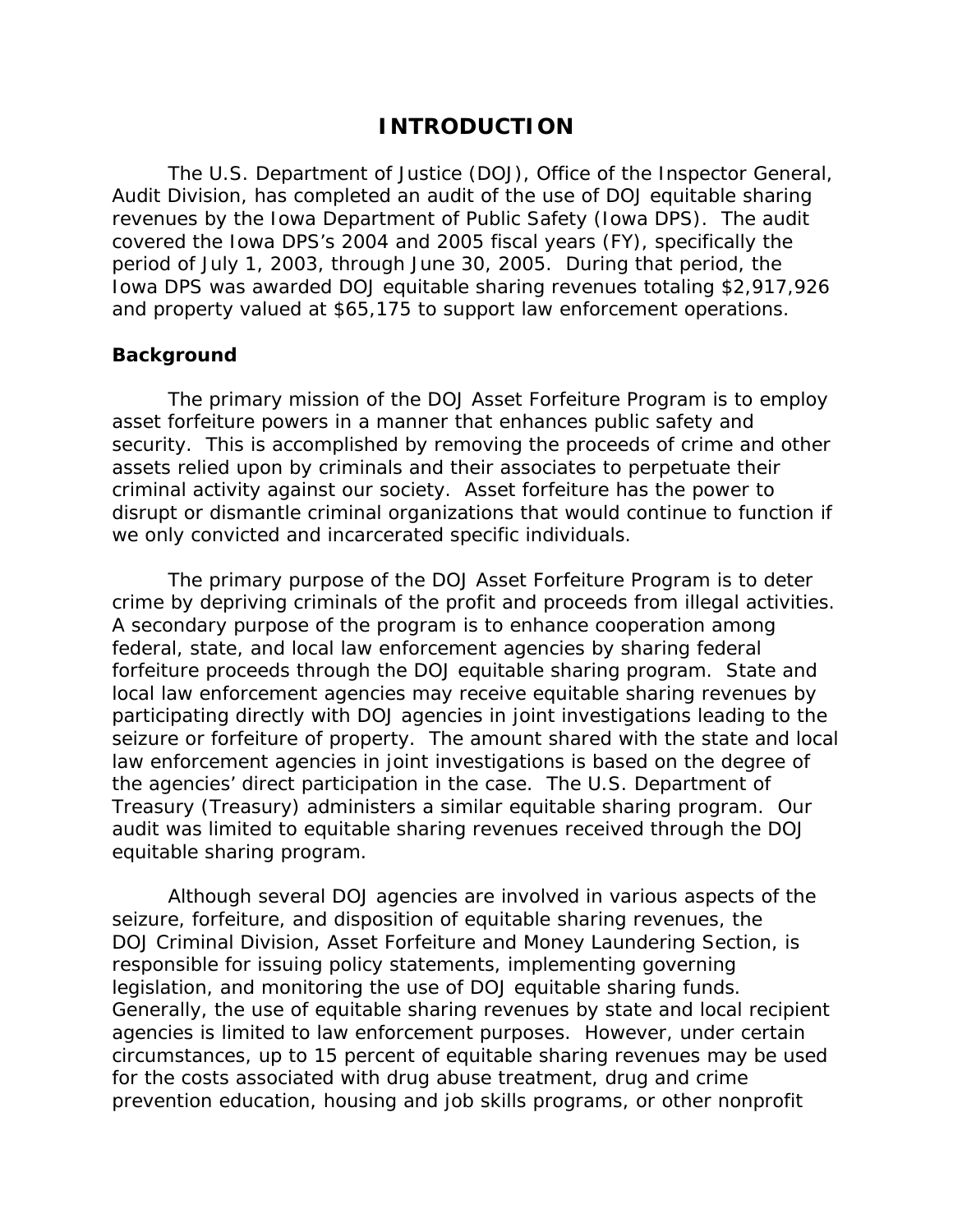community-based programs or activities. This provision requires that all expenditures be made by the law enforcement agency and does not allow for the transfer of cash.

The Iowa DPS is located in Des Moines, Iowa. The Iowa DPS's approved law enforcement budgets were \$62,136,865 in FY 2004 and \$67,398,134 in FY 2005.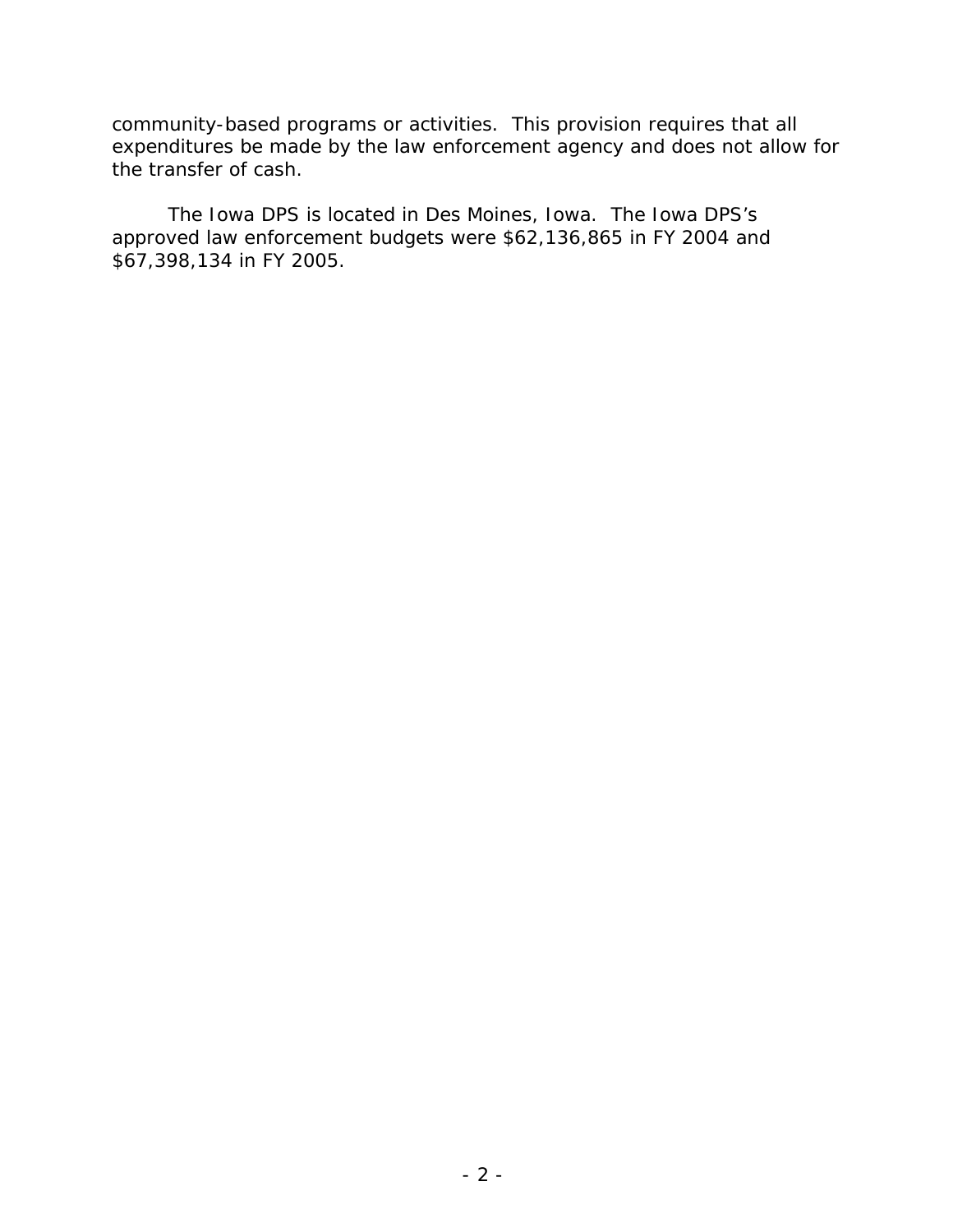# **FINDINGS AND RECOMMENDATIONS**

The Iowa DPS generally complied with equitable sharing guidelines with respect to accounting for equitable sharing receipts, use of equitably shared property, interest earned on equitable sharing funds, and supplanting. However, we found weaknesses related to the Iowa DPS's Federal Annual Certification Reports, tracking and reconciliation of sharing requests, timeliness of deposits, and the use of equitable sharing revenues. Overall, we identified \$589,970 in dollar-related findings, which is about 19 percent of total equitable sharing funds expended by the Iowa DPS during FYs 2004 and 2005.

### **Federal Sharing Agreements and Annual Certification Reports**

The *Addendum to A Guide to Equitable Sharing*, dated March 1998, (March 1998 Addendum), requires that any state or local law enforcement agency that received forfeited cash, property, or proceeds as a result of a federal forfeiture shall submit a Federal Sharing Agreement and an Annual Certification Report. The submission of the agreements and reports is a prerequisite to the approval of any equitable sharing request. Noncompliance may result in the denial of the agency's sharing request.

The Federal Sharing Agreement must be submitted every 3 years on or before October 1. The agreement must be signed by the head of the law enforcement agency and a designated official of the local governing body. By signing the agreement, the signatories agree to be bound by the statutes and guidelines that regulate the equitable sharing program and certify that the law enforcement agency will comply with these guidelines and statutes.

The Annual Certification Report is due 60 days after the close of the requesting agency's fiscal year. The Annual Certification Report must also be signed by the head of the law enforcement agency and a designated official of the local governing body. By signing the report, the signatories certify that the accounting of funds received and spent by the law enforcement agency is accurate and in compliance with the guidelines and statutes that govern the equitable sharing program.

We tested compliance with the Federal Sharing Agreement and Annual Certification Report requirements to determine if the required agreements and reports were submitted, complete, accurate, and signed by the appropriate officials. We determined that the Iowa DPS submitted the required Federal Sharing Agreements for the 3-year periods ending June 30, 2005, and June 30, 2008.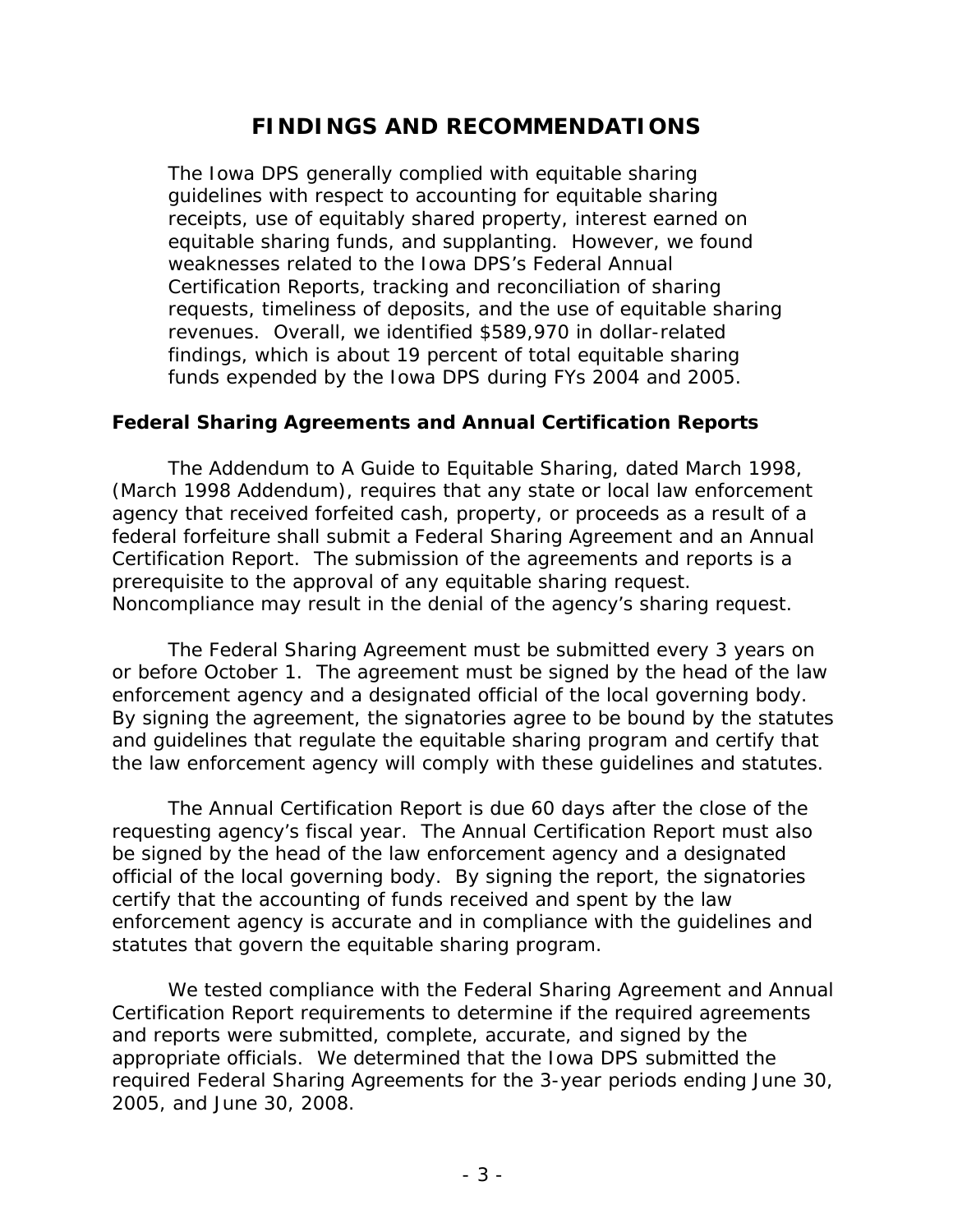The FY 2004 and 2005 Annual Certification Reports were complete, submitted in a timely manner, and signed by the appropriate officials. In addition, Iowa DPS officials provided documents to support receipts and expenditures recorded on the Annual Certification Reports. However, Iowa DPS officials could not provide budget documents to support total annual law enforcement and non-law enforcement funding for the current or prior years. In an attempt to locate this information, we accessed publicly available budget information, but were still unable to support the amounts listed on the Annual Certification Reports. As a result, we cannot verify the accuracy of the budget information in these reports.

## **Accounting for Equitable Sharing Receipts**

*A Guide to Equitable Sharing of Federally Forfeited Property for State and Local Law Enforcement Agencies*, dated March 1994 (1994 Equitable Sharing Guide), requires that all participating state and local law enforcement agencies implement standard accounting procedures to track equitably shared revenues and property. We reviewed procedures for tracking equitable sharing requests against sharing receipts, reconciled the agency's accounting records to DOJ records of equitable sharing funds and property shared with the agency, and reviewed equitable sharing receipts to determine if the funds were properly accounted for and deposited.

The Iowa DPS had 178 receipts of equitable sharing funds totaling \$2,917,926 during FYs 2004 through 2005. We judgmentally selected a total of 25 receipts to review. Our sample included 10 percent of the highest dollar assets for each fiscal year.

The Iowa DPS had one account in which it combined all federal equitable sharing receipts and disbursements from DOJ and Treasury. The Iowa DPS maintained a subsidiary ledger, by year, which tracked DOJ and Treasury equitable sharing fund activities in separate columns.

We determined that the Iowa DPS accounted for all equitably shared revenues and property received during FYs 2004 and 2005. However, we noted the following issues:

• The Iowa DPS did not have adequate recordkeeping procedures in place to track all of its equitable sharing activities. We found that during our review period, the Iowa DPS did not consistently: (1) track its requests for equitable sharing assets, and (2) reconcile its receipts against its requests. In addition, during our reconciliation of equitable sharing receipts, we found that all funds listed as issued on the United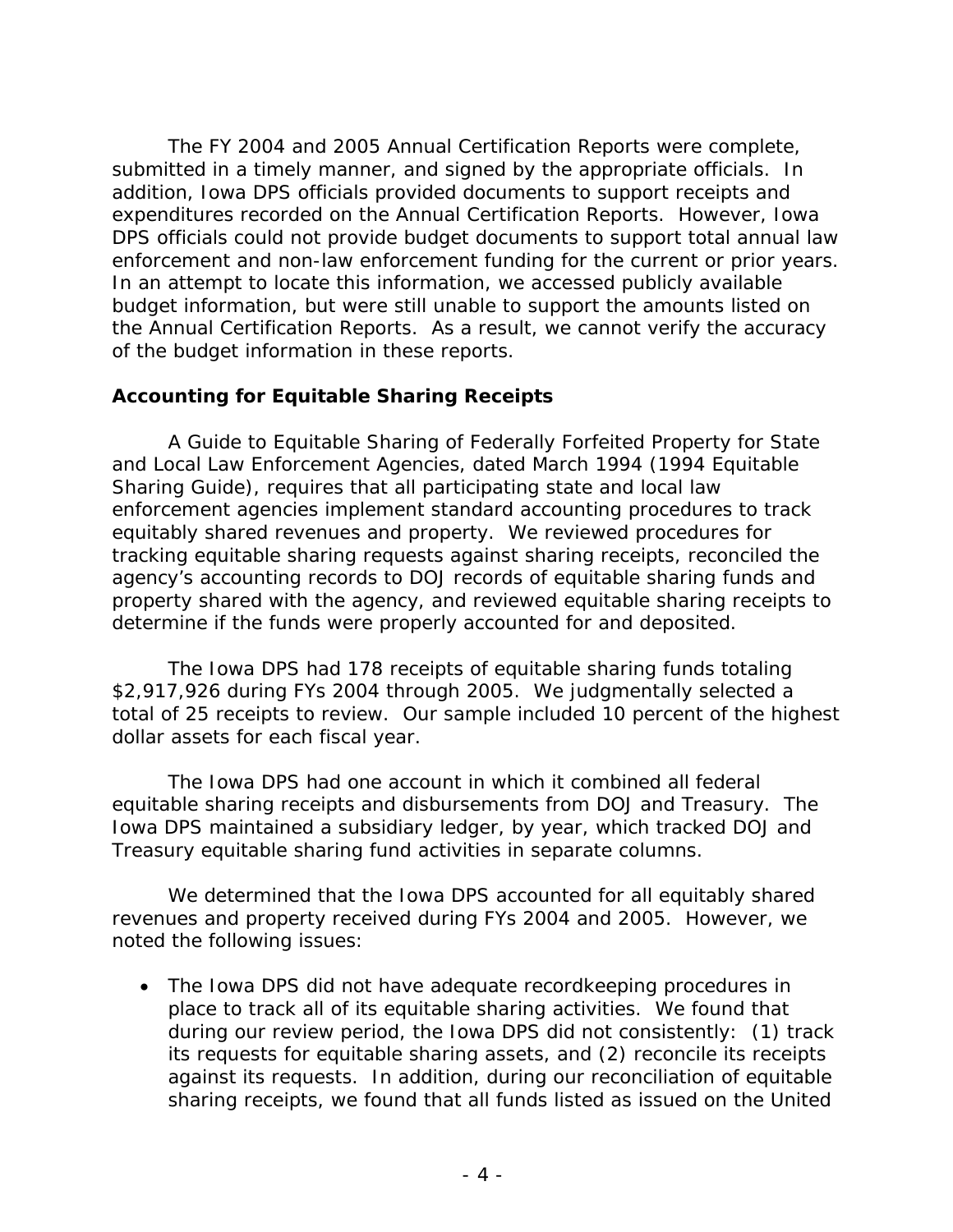States Marshals Service Consolidated Asset Tracking System (CATS) report were deposited, with one exception. Asset ID Number 02-DEA-419396, in the amount of \$267, which was issued on March 17, 2004, and reported on the FY 2004 CATS Report, was not deposited by the Iowa DPS in FY 2004 or FY 2005. Further review of Iowa DPS records revealed that the original check was never received or redeemed by the Iowa DPS. A replacement check was issued on July 29, 2005, and deposited on August 26, 2005.

- Two deposits of DOJ funds totaling \$21,112 were erroneously recorded as Treasury funds on the Iowa DPS subsidiary ledger.
- The Iowa DPS received \$1,139 from Treasury, but this receipt was recorded as a DOJ transaction.
- The Iowa DPS did not deposit equitable sharing receipts in a timely manner. For example, we reviewed a receipts log maintained by one bureau within the Iowa DPS and found that 56 of 64 receipts listed were not deposited within 1 business day, as required by the 1994 Equitable Sharing Guide. This occurred because the receipts were initially received by units within the Iowa DPS and later forwarded to a separate Iowa DPS unit for deposit. Moreover, in conjunction with the State of Iowa's FY 2004 Single Audit Report, the Office of the Auditor of State provided Iowa DPS a supplemental report that included a finding of untimely deposits at the Iowa DPS. Iowa DPS officials believed that this issue had been corrected within one DPS office, but were unaware it was an issue with another department.

## **Use of Equitably Shared Property**

 The 1994 Equitable Sharing Guide requires that any forfeited tangible property transferred to a state or local agency for official use must be used for law enforcement purposes only. Further, vehicles and other tangible property transferred for official law enforcement use must be so used for at least 2 years. However, if the property becomes unsuitable for such stated purpose before the end of the 2-year period, it may be sold.

During FY 2004, the Iowa DPS received five equitably shared vehicles to be placed into official law enforcement use. We tested the equitably shared property and determined that it was accounted for properly, included in the agency's inventory, used for law enforcement purposes, and maintained for the required 2-year period.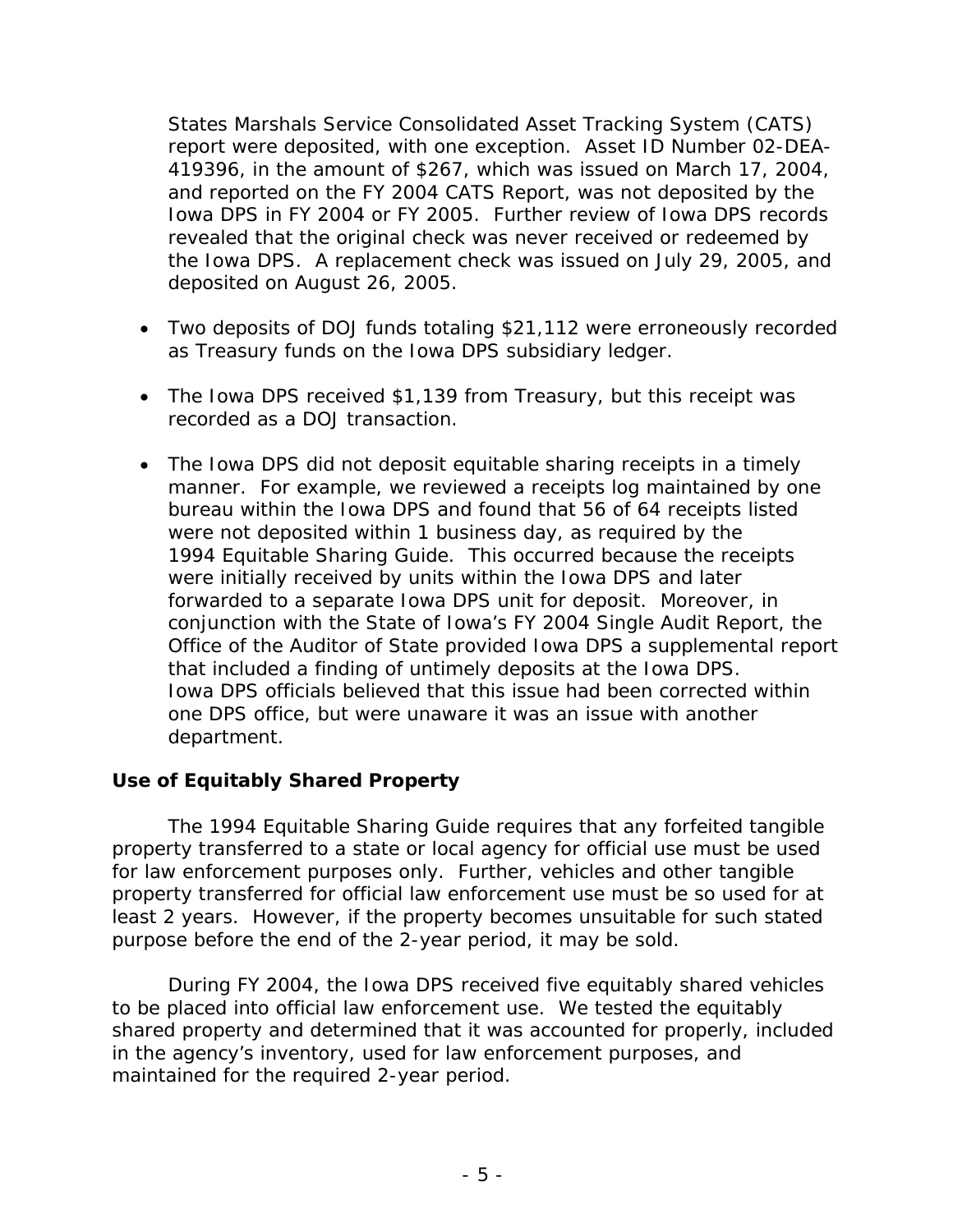## **Use of Equitable Sharing Funds**

Generally, the 1994 Equitable Sharing Guide requires that the use of equitable sharing funds received by state and local agencies is limited to law enforcement purposes. However, under certain circumstances, up to 15 percent of equitable sharing revenues may be used for the costs associated with drug abuse treatment, drug and crime prevention education, housing and job skills programs, or other nonprofit community-based programs or activities. The March 1998 Addendum requires that all expenditures be made by the law enforcement agency and does not allow for the transfer of cash.

During FYs 2004 and 2005, the Iowa DPS expended \$3,182,889 in DOJ equitable sharing revenues. We tested 50 transactions to determine if the expenditures of DOJ equitable sharing funds were allowable and supported by adequate documentation. We also determined if equipment purchases were properly included on the agency's inventory and if the items were used for law enforcement purposes. Our sample of 50 transactions totaled \$3,028,240; 50 percent of the sample consisted of high-dollar transactions and the remaining 50 percent was selected judgmentally. We determined that in general, transactions were supported by adequate documentation, equipment purchases were properly included in the inventory records, items were used for law enforcement purposes, and the expenditures were allowable and in accordance with the guidelines. However, we identified \$589,970 in questioned costs related to unsupported (\$536,820) or unallowable (\$53,150) expenditures, as detailed below.

- The Iowa DPS expended \$499,091 in DOJ equitable sharing funds on a project to upgrade its existing Automated Fingerprint Identification system (AFIS). The project was funded from multiple sources and the DOJ equitable sharing funds represented payments against a larger contract. The auditee provided a project narrative and the supporting invoices, but did not provide a copy of the contract to verify the cost of the project or the payment schedule.
- The Iowa DPS spent \$466 on full-face respirators. These costs were unsupported because the Iowa DPS could not produce the items for verification and could not track to whom the respirators were assigned.
- The Iowa DPS expended \$1,737 on medical expenses for a dog. These costs were unsupported because the documentation was insufficient to determine if this was an allowable expense. Specifically, the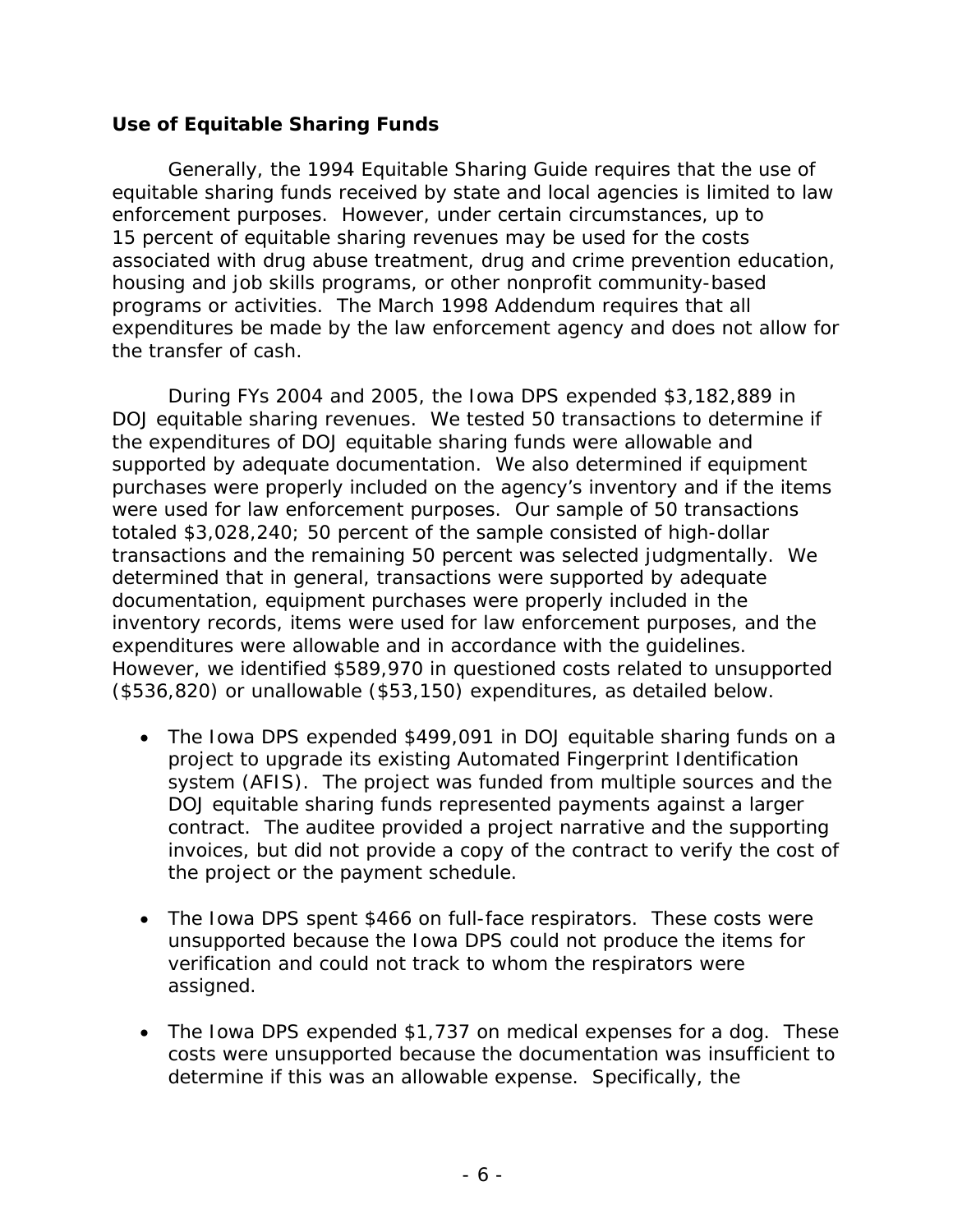documentation did not state how the dog was used for law enforcement purposes.

- The Iowa DPS used \$27,937 to support the relocation of an Iowa DPS employee. These costs were unsupported because the documentation provided did not adequately support that this was an allowable law enforcement expense.
- The Iowa DPS spent \$1,809 for travel expenses, including airfare, lodging, and travel costs, for one special agent's training. These costs were unsupported because there was no documentation, such as receipts, to support the claim.
- The Iowa DPS transferred \$5,779 from its Equitable Sharing account to the State of Iowa's Department of Administrative Services to cover "general services expenses," which is a 1-percent fee the State of Iowa charges all departments to process financial transactions. These costs were unsupported because the documentation provided did not identify the transactions included in the fee. Thus, we could not determine if the fee had been appropriately calculated, nor confirm that transactions were not double-billed.
- The Iowa DPS expended \$53,150 for respirators used to train firefighters. The equipment was accounted for and was located at the Fire Training Service Bureau. These costs were unallowable because the items were not used for law enforcement purposes. Iowa DPS officials stated that they were aware that firefighter-related expenditures should be limited to investigative matters, not general fire-fighting.

## **Interest Earned On Equitable Sharing Funds**

The 1994 Equitable Sharing Guide states that interest earned on equitable sharing funds is subject to the same use restrictions as shared funds. We determined whether equitable sharing funds were placed in interest-bearing accounts, calculated the amount of interest earned, and determined whether the interest earned was accurately added to the equitable sharing fund balance.

Equitable sharing funds were placed in an interest-bearing account and were invested with other state/local funds by the State Treasurer through a pooled money approach. Monthly interest rates were not available from the Iowa DPS. However, the Iowa DPS provided printouts of monthly interest earned, which included Treasury and DOJ equitable sharing funds*.* The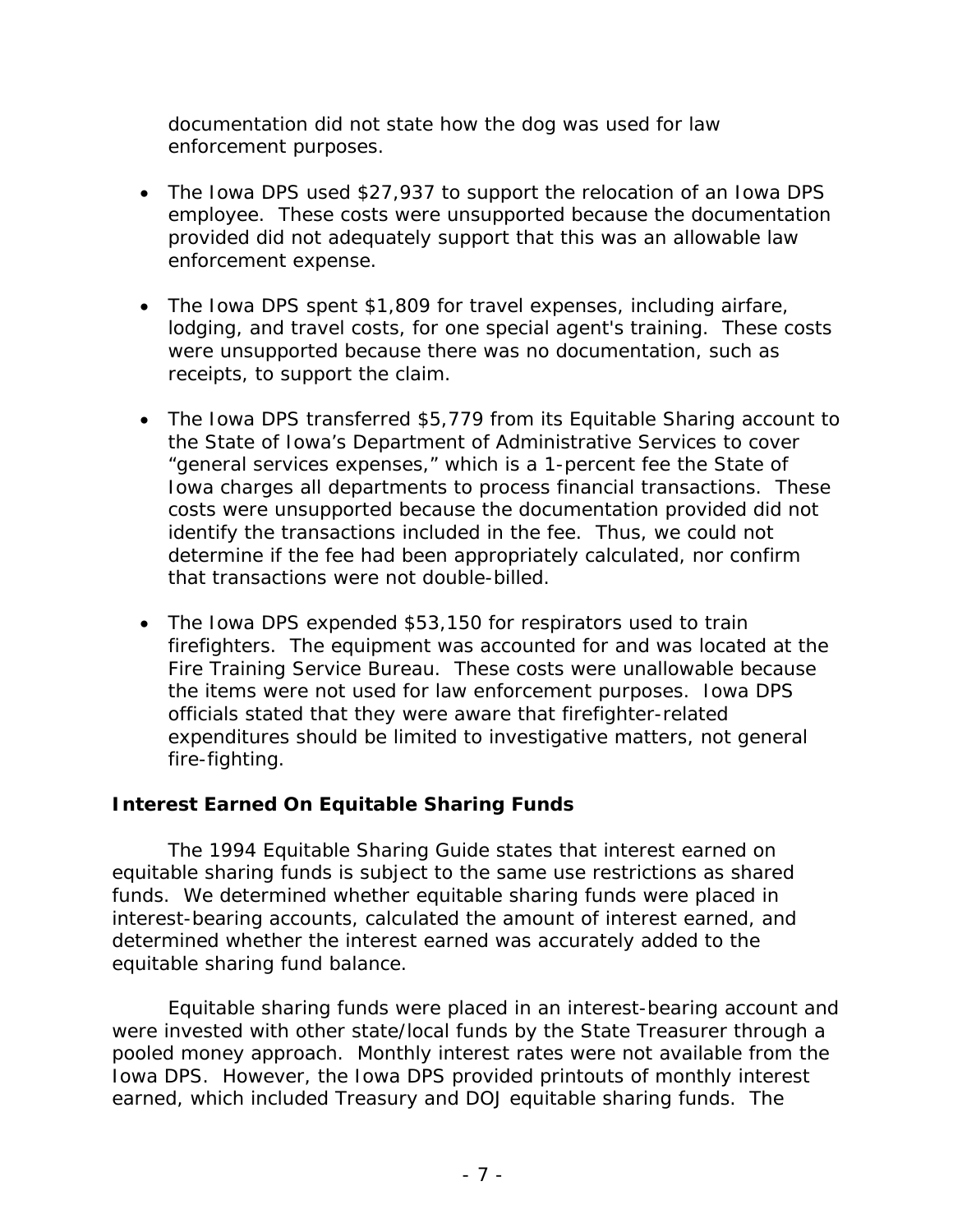Iowa DPS pro-rated the interest earned on its ledgers and its accounting records reconciled to official bank reports. DOJ equitable sharing funds earned interest amounting to \$33,617 in FY 2004 and \$47,443 in FY 2005. All interest earned by the Iowa DPS was accounted for and added to the equitable sharing fund balance.

## **Supplanting**

Pursuant to the 1994 Equitable Sharing Guide, equitable sharing revenues must be used to increase or supplement the resources of the receiving state or local law enforcement agency. Equitably shared funds shall not be used to replace or supplant the resources of the recipient. To test whether equitable sharing funds were used to supplement rather than supplant local funding, we interviewed local officials and reviewed the agency's local budgets for FYs 2004, 2005, and 2006.

Based of the results of our review of the State of Iowa budget documents, we did not find any indications that the Iowa DPS was using equitable sharing funds to supplant local funding. Overall local funding for the Iowa DPS increased in each of the fiscal years reviewed, from \$62.1 million in FY 2004, to \$67.4 million in FY 2005, to \$71.6 million in FY 2006.

## **Views of Responsible Officials**

We discussed the results of our review with Iowa DPS officials throughout the audit and at a formal exit conference. Their comments on specific issues have been included in the appropriate sections of the report.

## **Recommendations**

We recommend that the Assistant Attorney General, Criminal Division:

- 1. Require the Iowa DPS to provide supporting documentation for the budget section of the Federal Annual Certification Reports for FYs 2004 and 2005.
- 2. Require the Iowa DPS improve its recordkeeping system for tracking equitable sharing requests and receipts.
- 3. Require that the Iowa DPS improve its deposit procedures to ensure that checks are deposited in a timely manner.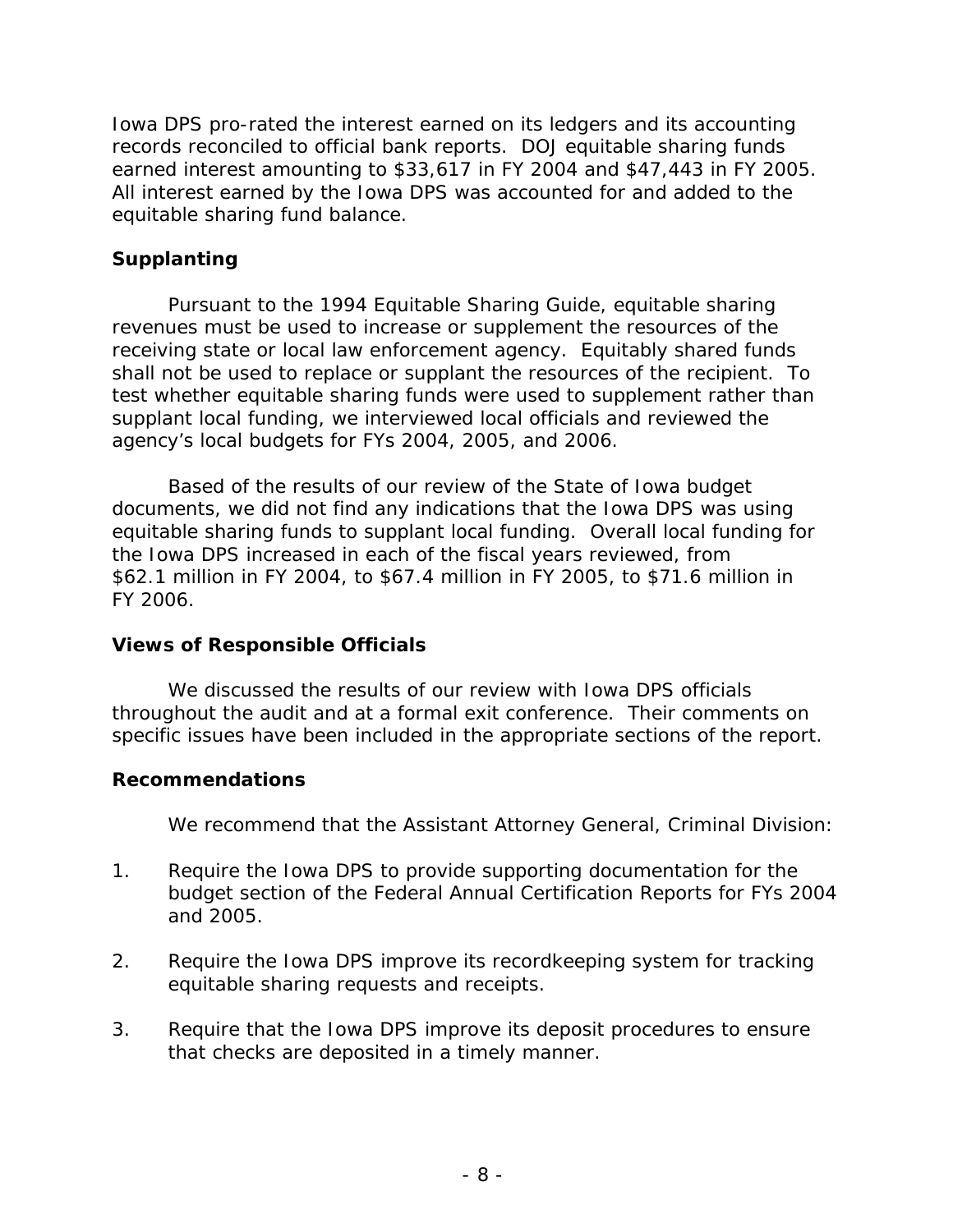4. Require the Iowa DPS to remedy the \$589,970 in questioned costs related to the unsupported (\$536,820) and unallowable (\$53,150) expenditures.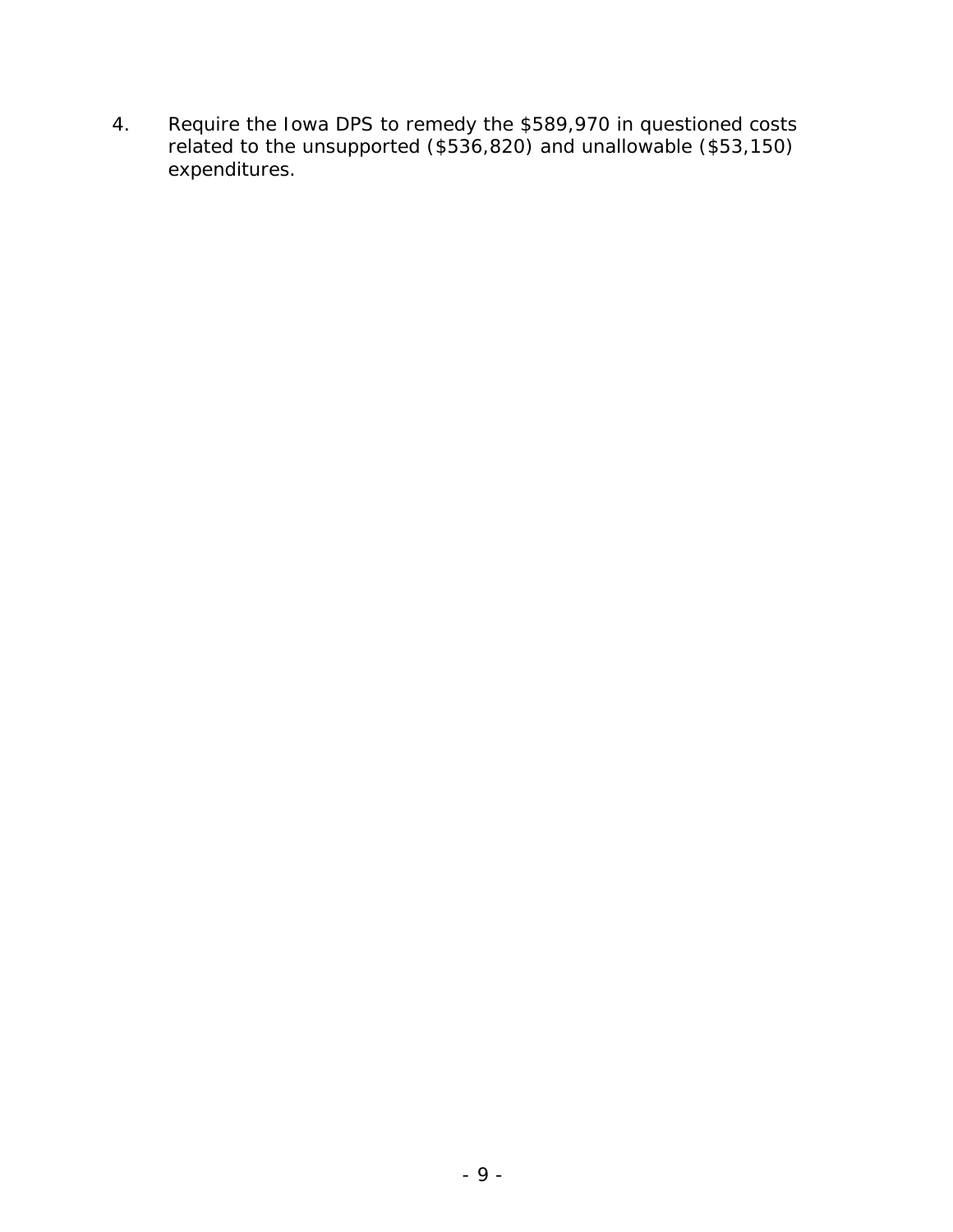# **APPENDIX I**

# **OBJECTIVES, SCOPE, AND METHODOLOGY**

The objectives of the audit were to assess whether equitably shared cash and property received by the requesting agency were accounted for properly and used for allowable purposes as defined by the applicable regulations and guidelines. We conducted our audit in accordance with *Government Auditing Standards* and included such tests as were considered necessary to accomplish our objectives. Our audit covered the period of July 1, 2003, through June 30, 2005.

In conducting our audit we relied on computer-processed data contained in the DOJ Consolidated Asset Tracking System (CATS) for the purpose of determining equitably shared revenues and property awarded to the Iowa DPS during the audit period. We did not establish the reliability of the data contained in the CATS system as a whole. However, when the data used is viewed in context with other available evidence, we believe the opinions, conclusions, and recommendations included is this report are valid.

We performed audit work mainly at the Iowa DPS office located in Des Moines, Iowa, and verified inventory throughout the state. To accomplish the objectives of the audit, we interviewed Iowa DPS officials and examined records-related revenues, interest earned, and expenditures of DOJ equitable sharing revenues and property received by the Iowa DPS. In addition, we reviewed laws, regulations, and guidelines governing the accounting for and use of DOJ equitable sharing receipts, which included the three major guidelines issued by DOJ:

- • *Accounting for Federal Asset Forfeiture Funds, A Guide for State and Local Law Enforcement Agencies*, dated July 1991;
- A Guide to Equitable Sharing of Federally Forfeited Property for *State and Local Law Enforcement Agencies*, dated March 1994; and
- Addendum to A Guide to Equitable Sharing of Federally Forfeited *Property for State and Local Law Enforcement Agencies*, dated March 1998.

We did not test internal controls and compliance with laws and regulations for the state of Iowa as a whole. Our audit included an evaluation of the Iowa DPS, a unit of the state of Iowa, which was included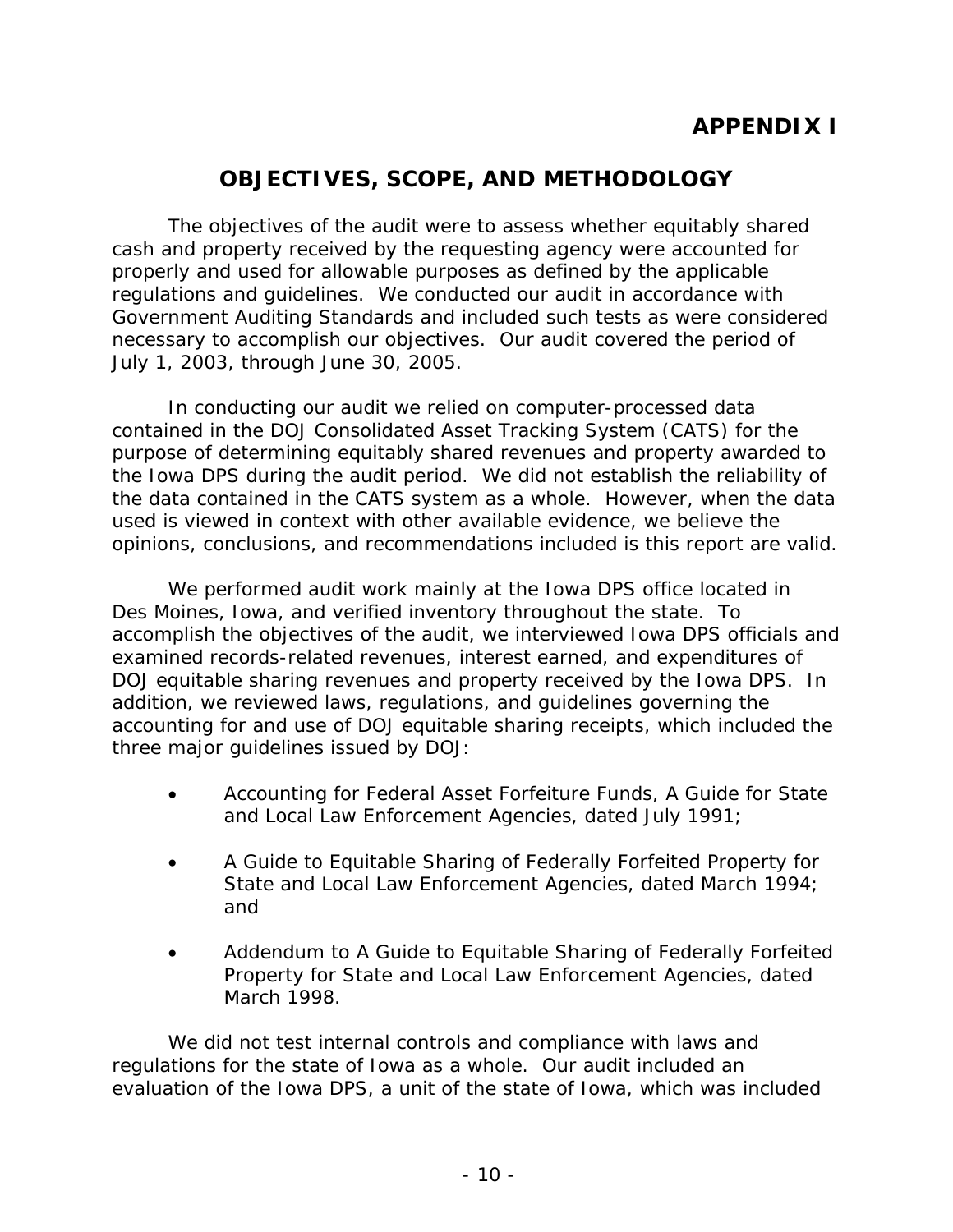in a statewide audit conducted by Iowa's Office of Auditor of State. The results of this audit were reported in the Single Audit Report that accompanied the Comprehensive Annual Financial Report for the year ended June 30, 2004. The Single Audit Report was prepared under the provisions of Office of Management and Budget Circular A-133. We reviewed the independent auditor's assessment, which disclosed no control weaknesses or significant noncompliance issues related specifically to the Iowa DPS. However, a separate report to the Iowa DPS indicated an internal control issue specifically relating to the timeliness of deposits. During our audit, we verified that the Iowa DPS did not correct this issue. This is discussed in the Accounting for Equitable Sharing Receipts section of our report.

Our audit specifically evaluated the Iowa DPS compliance with six essential equitable sharing guidelines. We did not determine the reliability of the Iowa DPS financial management system or internal controls of that system because it was not practical for us to do so.

During FYs 2004 and 2005, there were 178 receipts totaling \$2,917,926. We tested a judgmental sample of 25 of these receipts, totaling \$2,470,135. Our receipts testing included 10 percent of receipts for each fiscal year (18 transactions) and 7 additional transactions.

During FYs 2004 through 2005, there were 391 disbursements totaling \$3,182,889. We selected a judgmental sample of 50 of these disbursements, totaling \$3,028,240, for testing. We designed our sample to ensure that 50 percent of our sample consisted of high-dollar transactions; the remaining transactions were judgmentally selected.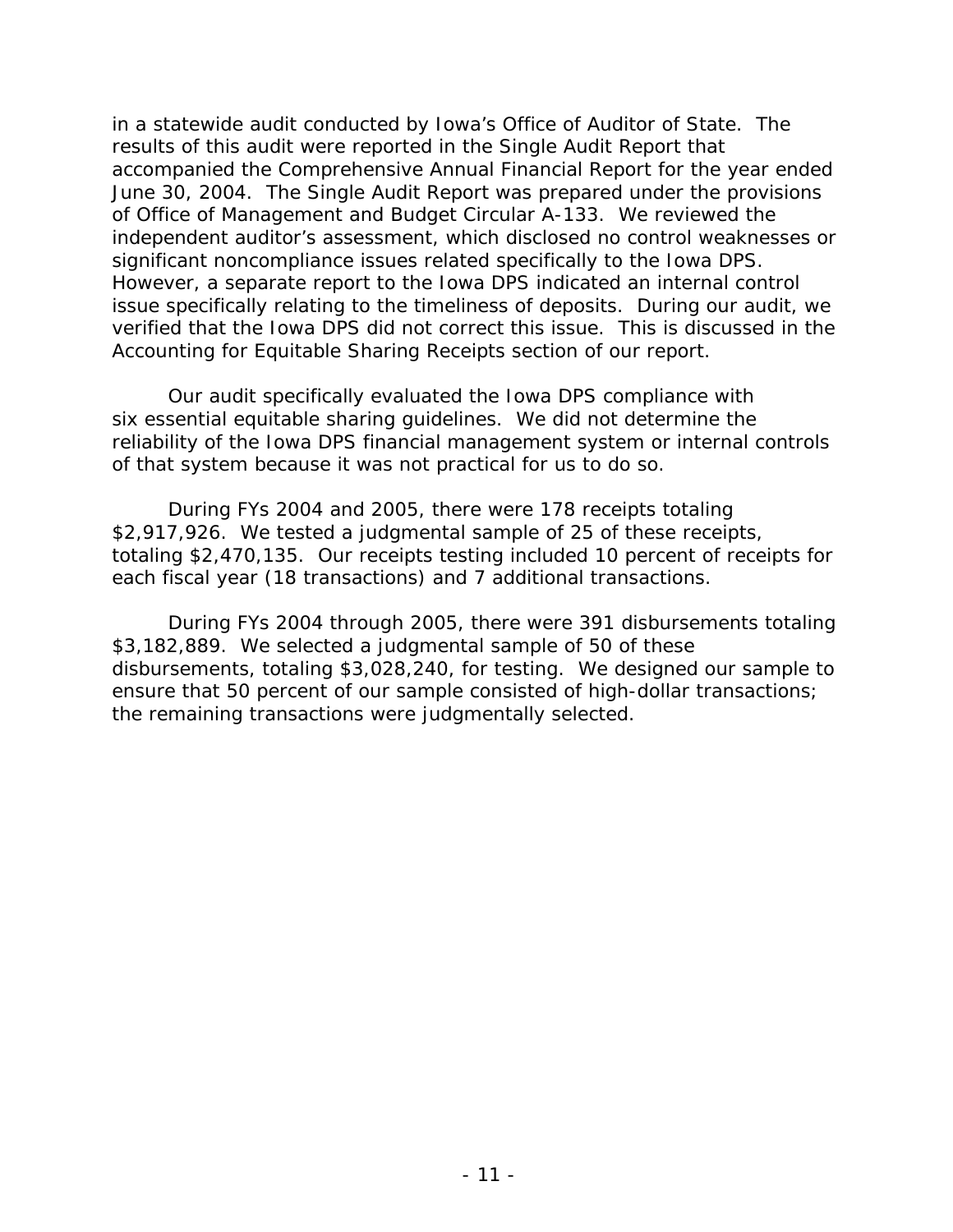# **APPENDIX II**

# **SCHEDULE OF DOLLAR-RELATED FINDINGS**

|                                       | <b>AMOUNT</b> | <b>PAGE</b> |
|---------------------------------------|---------------|-------------|
| <b>QUESTIONED COSTS:</b>              |               |             |
| Unsupported Expenditures              | \$536,820     | 6           |
| Unallowable Expenditures              | 53,150        | 6           |
| <b>Total Questioned Costs:</b>        | \$589,970     |             |
| <b>TOTAL DOLLAR RELATED FINDINGS:</b> | \$589,970     |             |

L

*Questioned Costs* are monies spent that, at the time of the audit, do not comply with legal requirements, or are unsupported, or are unnecessary or unreasonable. They can be recoverable or non-recoverable.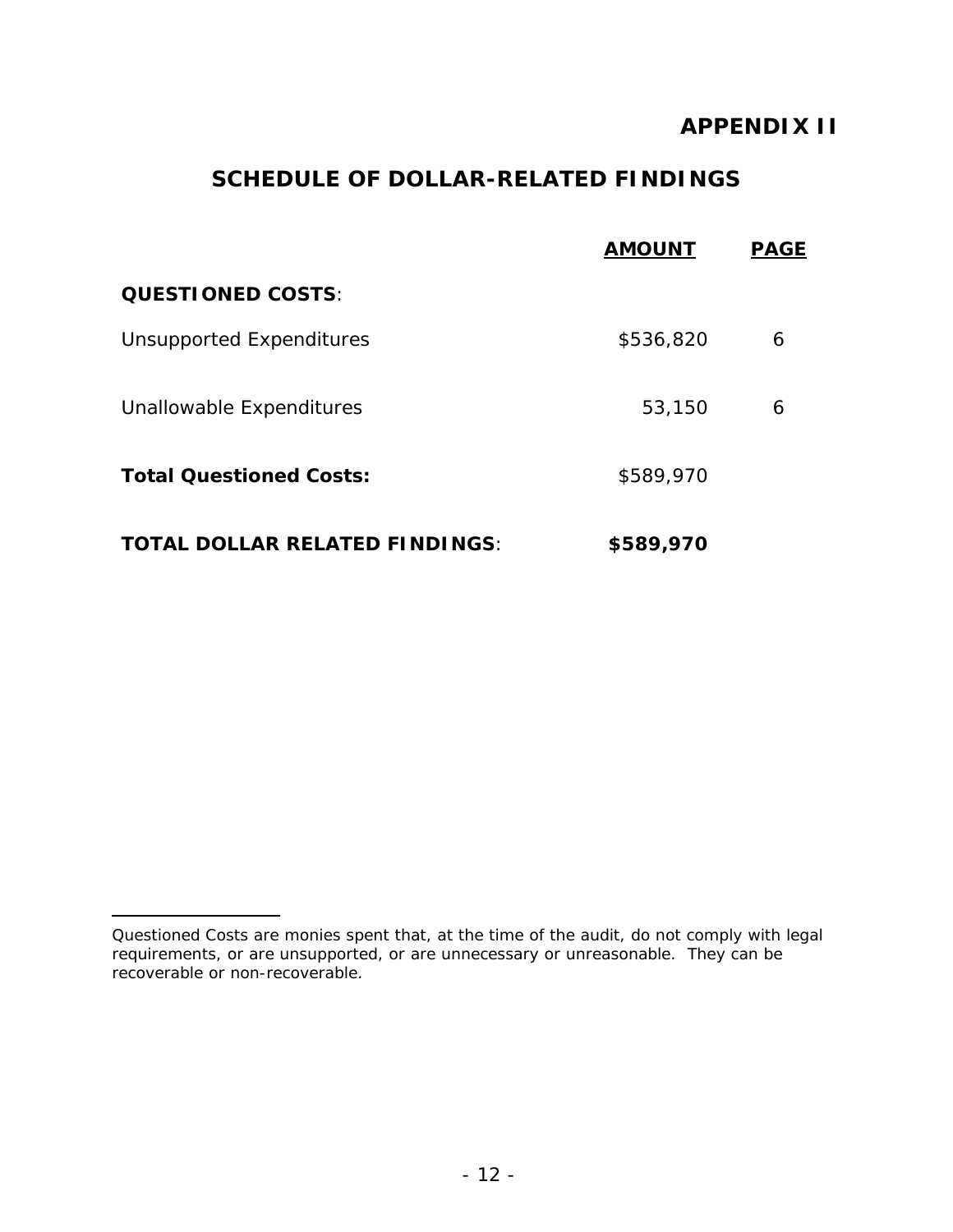## **APPENDIX III**

## **AUDITEE RESPONSE**

. 1.

**Thomas J. Vilsack** Governor



Commissioner

November 7, 2006

us Department of Justice Office of the Inspector General Chicago Regional Office 500 West Madison Street, Suite 351 OA Chicago. Illinois 60661-2590

Dear Mr. Gagliardi:

This letter is in response to the draft report of the Equitable Sharing activities of the Iowa Department of Public Safety during the period of State Fiscal Years 2004 and 2005. We understand, as a result of discussions with Lisa Chan, that these comments are an initial step in developing a formal response and work toward final resolution of the findings contained in the draft audit report.

The attached responses are organized by comment included in the draft report and the Department's response is immediately following the comment. Several of the responses include actions taken on the part of the Iowa Department of Public Safety that, in our opinion, constitute substantial resolution of the issues raised in particular findings. We intend to see through to successful resolution of most, if not all, of the findings contained in the draft report, and look forward to working with your office in that endeavor.

I hope you find this response acceptable. We would like to thank you for your time and attention on the grants audited and look forward to your reply. Should you have any questions regarding the Department's responses please call me at (515) 281-8387 or email heuton@dps.state.ia.us.

Sincerely,  $A:$  other

David Heuton. Director Adminislrative Services Division Iowa Department of Public Safety

ADMINISTRATIVE SERVICES DIVISION . WALLACE STATE OFFICE BUILDING . DES MOINES, IOWA 50319-0040. 515-281-3211 Integrity . Pride/Professionalism . Teamwork . Commitment . Service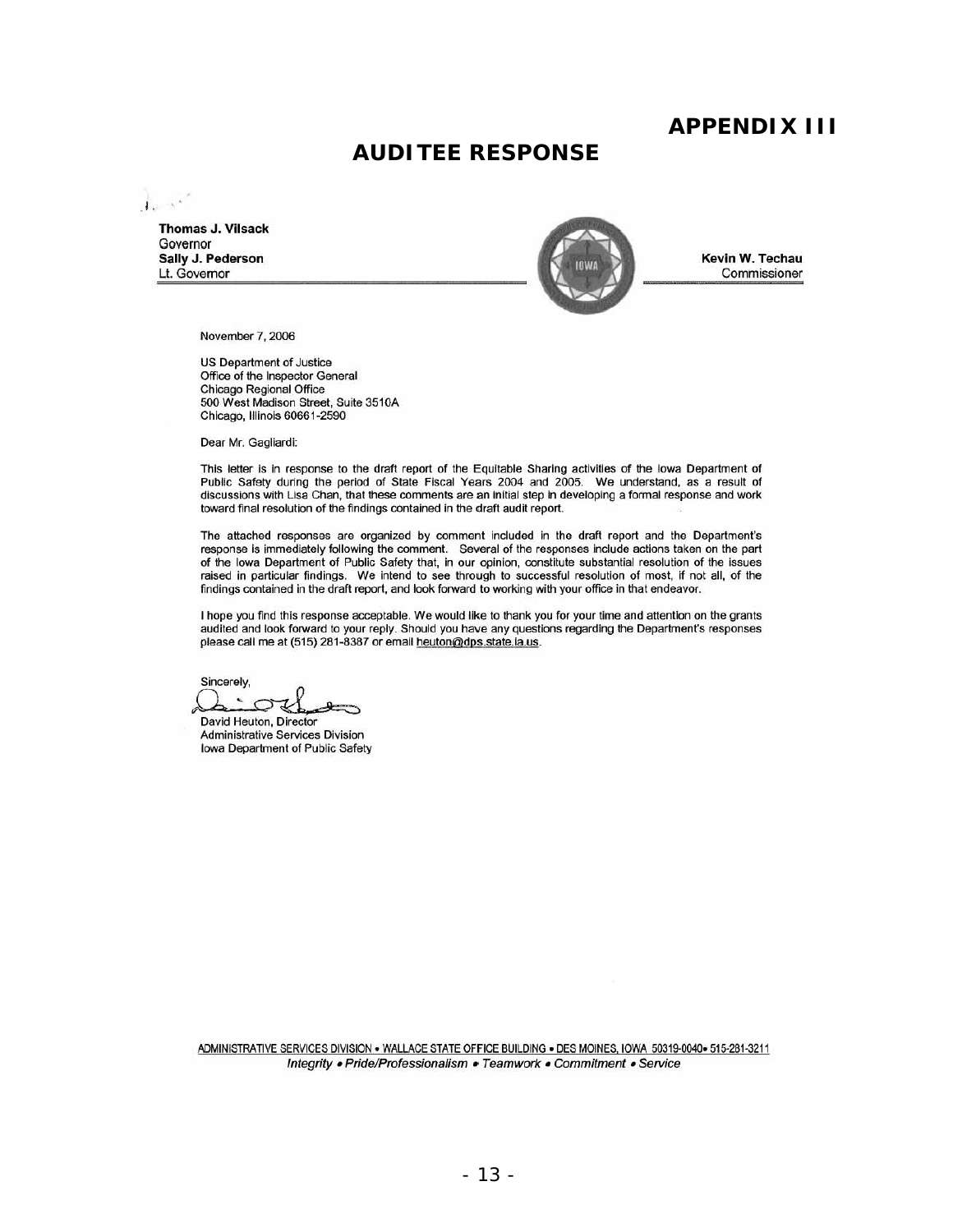The FYs 2004 and 2005 Annual Certification Reports were complete, submitted in a timely manner, and signed by the appropriate offidals. In addition, Iowa DPS officials provided documents to support receipts and expenditures retorded on the Annual Certification Reports. However, Iowa OPS offiCials could not provide budget documents to support total annual law enforcement and non-law enforcement funding for the current or prior years. In an attempt to locate this information, we accessed publicly available budget information, but were still unable to support the amounts listed on the Annual Certification Reports. As a result, we cannot verify the accuracy of the budget information in these reports.

,

#### Response - The Department recognizes the above as a finding of the audit and will locate the documentation in support of the budget information reported in the Annual Certification Reports.

We determined that the Iowa OPS accounted for all equitably shared revenues and property received during FYs 2004 and 2005. However, we noted the following issues:

• The Iowa DPS did not have adequate recordkeeping procedures in place to track all of its equitable sharing activities. We found that during our review period, the Iowa DPS did not consistently: (1) track its requests for equitable sharing assets, and (2) reconcile its receipts against its requests. In addition, during our reconciliation of equitable sharing receipts, we found that all funds listed as issued on the United States Marshals Service Consolidated Asset Tracking System (CATS) report were depOSited, with one exception. Asset 10 Number 02·0EA· 419396, In the amount of \$267, which was issued on March 17, 2004, and reported on the FY 2004 CATS Report, was not deposited by the Iowa DPS in FY 2004 or FY 2005. Further review of Iowa OPS records revealed that the original check was never received or redeemed by the Iowa OPS, A replacement check was Issued on July 29, 2005, and deposited on August 26, 2005.

Response - The Department agrees that this was a finding of the audit. The Department was unaware of the existence of the Consolidated Asset Tracking System's existence and would be interested in utilizing the system as a tool. We *will* need Information as to how to access the system In order to do so.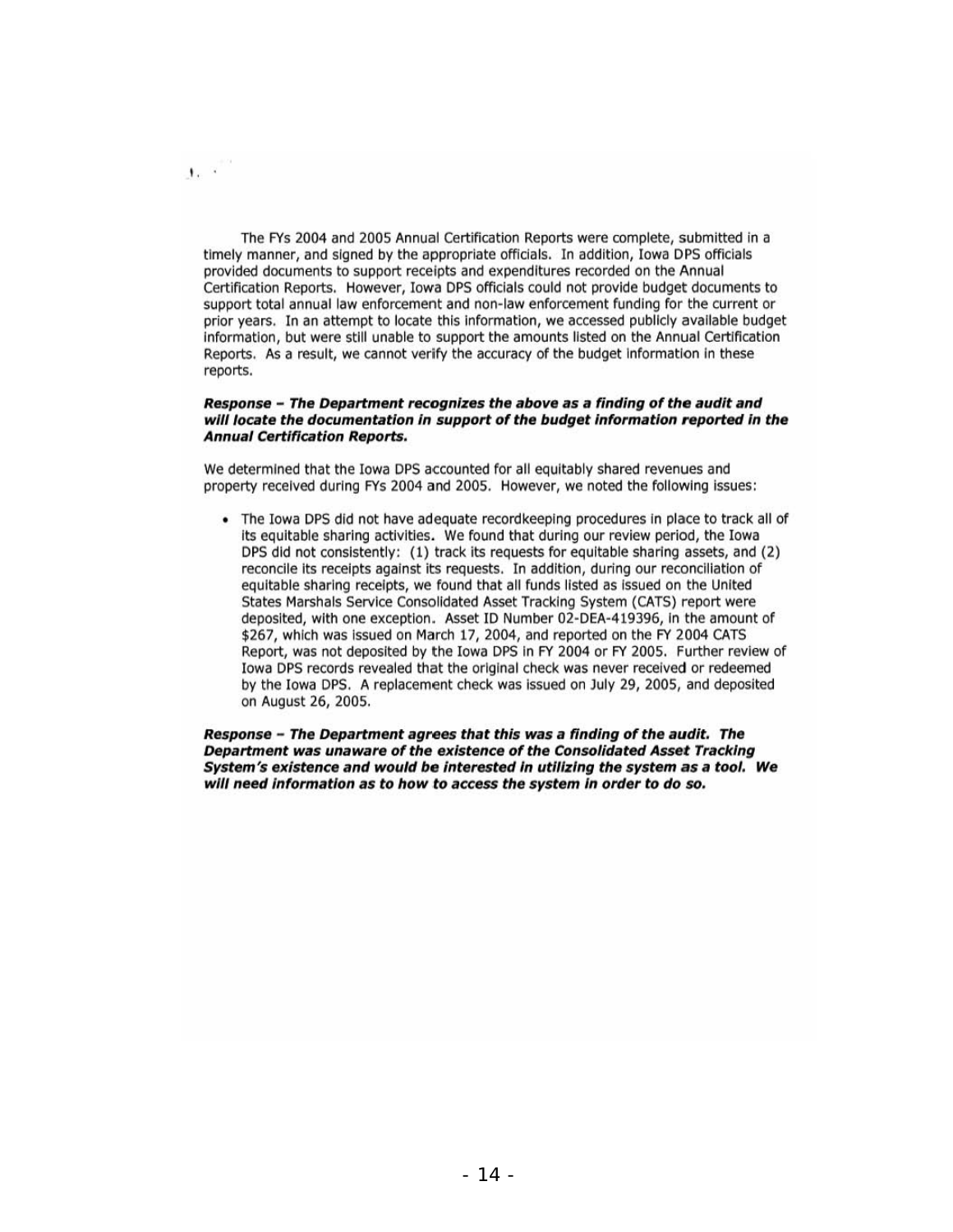• Two deposits of DOJ funds totaling \$21,112 were erroneously recorded as Treasury funds on the Iowa DPS subsidiary ledger.

 $\label{eq:3.1} \frac{1}{2} \left( \frac{1}{2} \right)^{2} \left( \frac{1}{2} \right)^{2} \left( \frac{1}{2} \right)^{2}$ 

#### Response - the Department is unable to comment on the validity of this finding. DPS staff was not made aware of which transactions were in question and therefore cannot determine if/what corrective action is required.

• The Iowa DPS received \$1,139 from Treasury, but this receipt was recorded as a DOJ transaction.

### Response - the Department is unable to comment on the validity of this finding. DPS staff was not made aware of which transaction is in question and therefore cannot determine If/what corrective action is required.

• The Iowa DPS did not deposit equitable sharing receipts in a timely manner. For example, we reviewed a receipts log maintained by one bureau within the Iowa DPS and found that 56 of 64 receipts listed were not deposited within 1 business day, as required by the 1994 Equitable Sharing Guide. This occurred because the receipts were initially received by units within the Iowa DPS and later forwarded to a separate Iowa DPS unit for deposit. Moreover, in conjunction with the State of Iowa's FY 2004 Single Audit Report, the Office of the Auditor of State provided Iowa DPS a supplemental report that included a finding of untimely deposits at the Iowa DPS. Iowa DPS officials believed that this issue had been corrected within one DPS office, but were unaware it was an issue with another department.

### Response - The Department agrees that this is a finding of the audit and has been accepting ACH deposit of funds from the U.S Marshal's Service since July 1, 2006. Therefore, this should not be an issue in the future.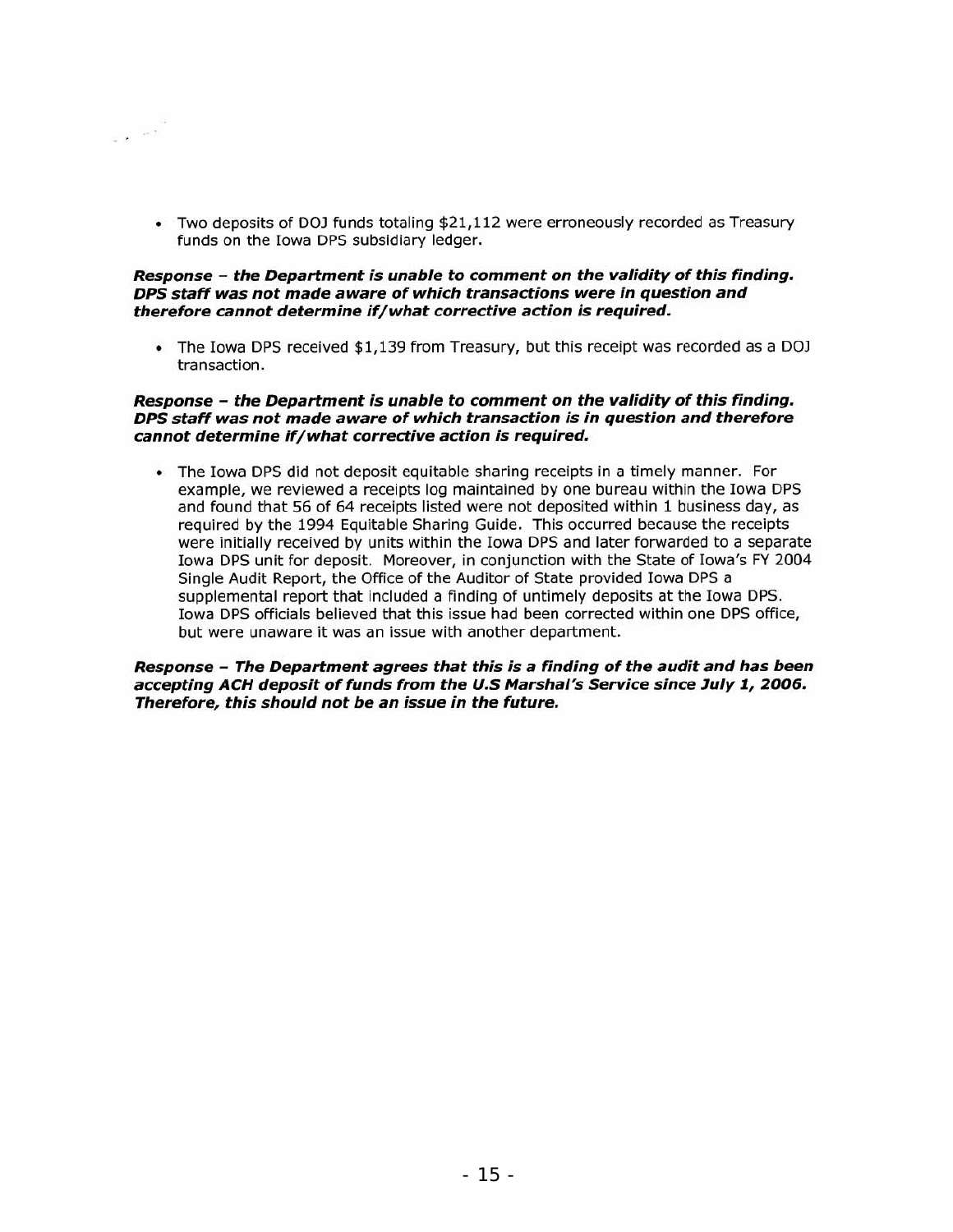$\label{eq:2.1} \frac{1}{\left(1-\frac{1}{2}\right)^{2}}\left(\frac{1}{\left(1-\frac{1}{2}\right)^{2}}\right)^{\frac{1}{2}}$ 

... we Identified \$589,970 in questioned costs related to unsupported (\$536,820) or unallowable (\$53,150) expenditures, as detailed below.

• The Iowa DPS expended \$499,091 In DOJ equitable sharing funds on a project to upgrade its existing Automated Fingerprint Identification system (AFIS). The project was funded from multiple sources and the DOJ equitable sharing funds represented payments against a larger contract. The auditee provided a project narrative and the supporting invoices, but did not provide a copy of the contract to verify the cost of the project or the payment schedule.

### Response - The Department agrees that this is a finding of the audit and will locate the documentation in support of this expenditure.

• The Iowa DPS spent \$466 on full-face respirators. These costs were unsupported because the Iowa DPS could not produce the items for verification and could not track to whom the respirators were assigned.

#### Response - The Department agrees that this Is a finding of the audit. The Department's documentation indicates that the full-face respirators were purchased for clandestine meth lab teams and are therefore qualified expenses. The documentation also indicates that each unit cost was approximately \$151, far below the value requiring the Items be tracked on the inventory system. At this time the Department believes no further action is necessary.

• The Iowa DPS expended \$1,737 on medical expenses for a dog. These costs were unsupported because the documentation was Insufficient to determine if this was an allowable expense. Specifically, the documentation did not state how the dog was used for law enforcement purposes.

### Response - The Department agrees that this is a finding of the audit and has located the documentation in support of this expenditure.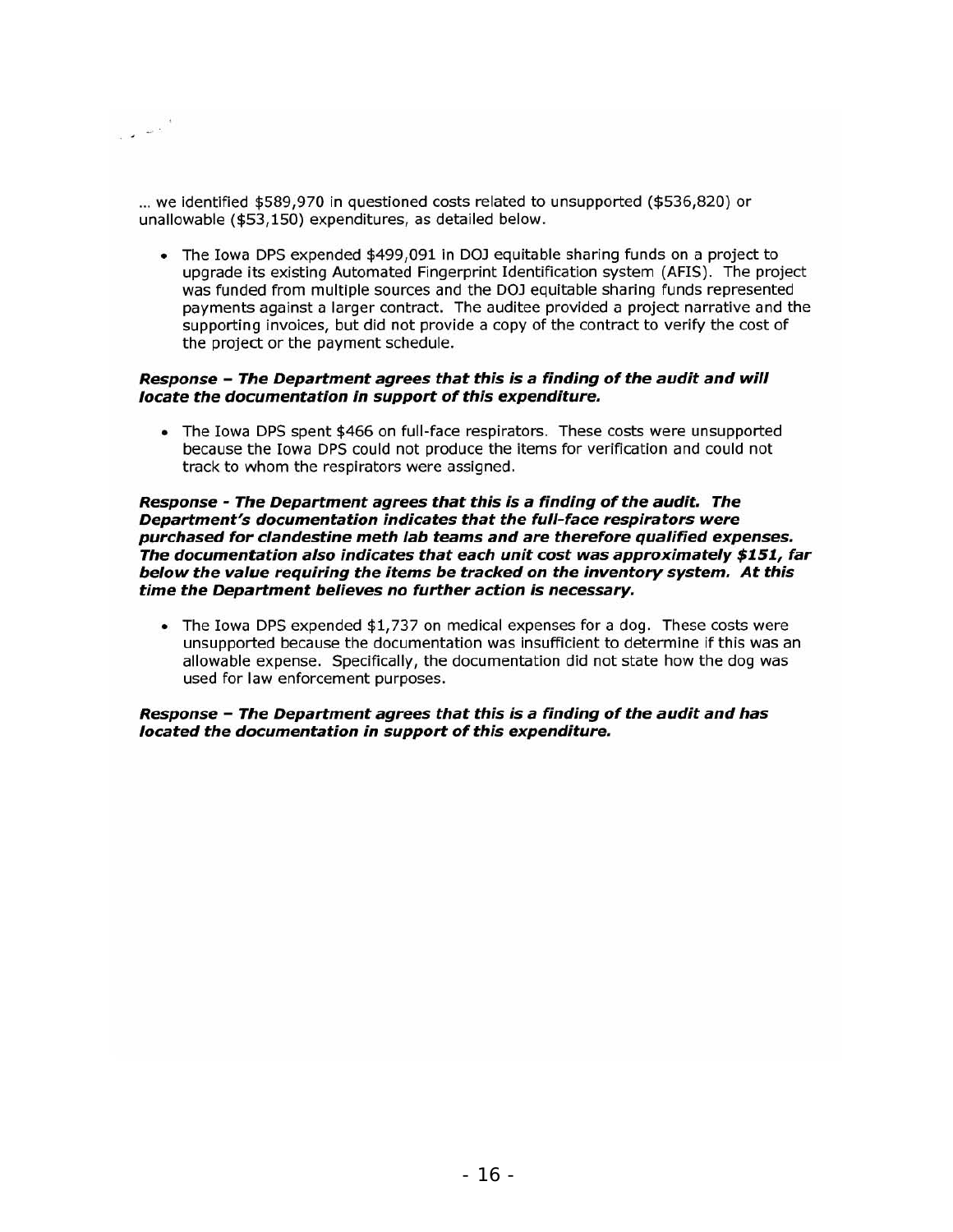• The Iowa DPS used \$27,937 to support the relocation of an Iowa DPS employee. These costs were unsupported because the documentation provided did not adequately support that this was an allowable law enforcement expense.

### Response - The Department agrees that this is a finding of the audit and will locate the documentation in support of this expenditure.

 $\frac{1}{2} \frac{1}{\sqrt{2}} \frac{1}{\sqrt{2}}$ 

• The Iowa DPS spent \$1,809 for travel expenses, including airfare, lodging, and travel costs, for one special agent's training. These costs were unsupported because there was no documentation, such as receipts, to support the claim.

#### Response - The Department agrees that this is a finding of the audit and will locate the documentation necessary to support the expenditure.

• The Iowa DPS transferred \$5,779 from its Equitable Sharing account to the State of Iowa's Department of Administrative Services to cover "general services expenses," which is a 1-percent fee the State of Iowa charges all departments to process financial transactions. These costs were unsupported because the documentation provided did not Identify the transactions included In the fee. Thus, we could not determine if the fee had been appropriately calculated, nor confirm that transactions were not double-billed.

### Response - The Department agrees that this Is a finding of the audit and has the requisite documentation indicating the transactions for which the expense was charged.

• The Iowa DPS expended \$53,150 for respirators used to train firefighters. The equipment was accounted for and was located at the Fire Training Service Bureau. These costs were unallowable because the items were not used for law enforcement purposes. Iowa DPS stated that they were aware that firefighter-related expenditures should be limited to Investigative matters, not general fire-fighting.

### Response - The Department recognizes this as a finding of the audit and will remedy the unallowable expenditure.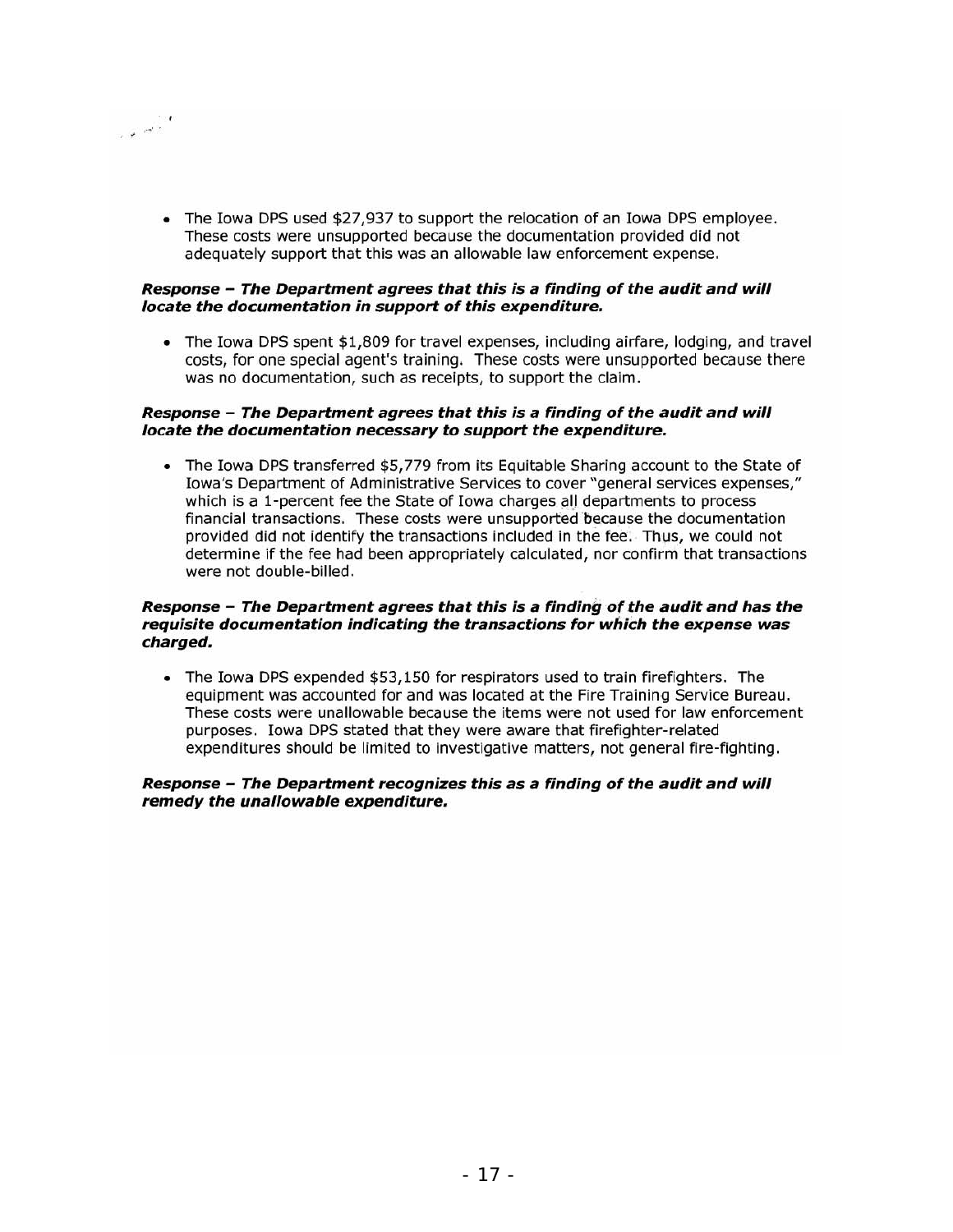# **U.S. DEPARTMENT OF JUSTICE RESPONSE**

On October 18, 2006, we provided a copy of the draft report to the U.S. Department of Justice, Criminal Division, for comment. We were subsequently informed by the Criminal Division's Asset Forfeiture and Money Laundering Section that it had no comments on the draft report.